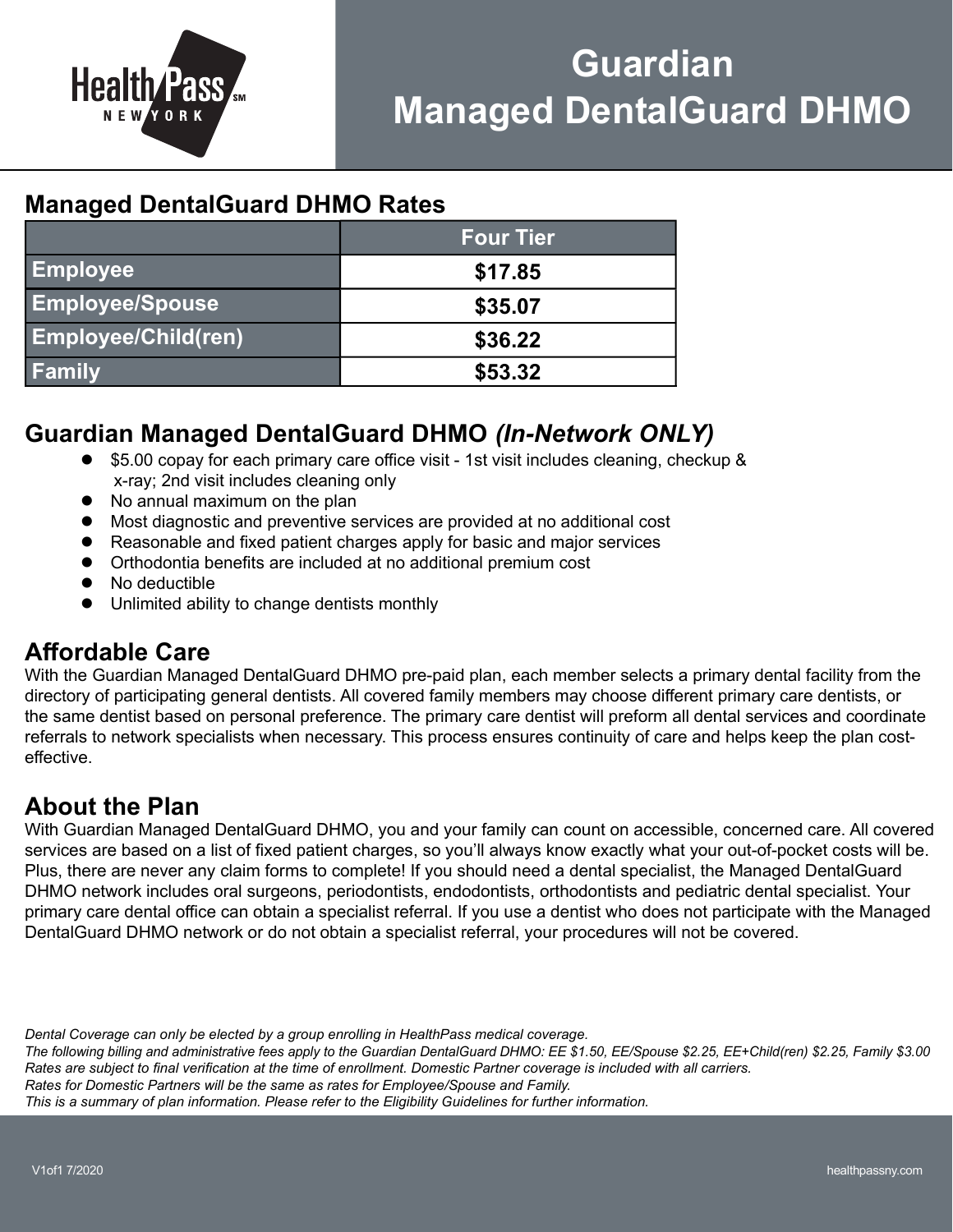#### **Managed DentalGuard Patient Charges**

| MDG Codes ++                      | <b>Covered Services</b>                                                                                         | <b>3NYM Ortho 1</b>        |
|-----------------------------------|-----------------------------------------------------------------------------------------------------------------|----------------------------|
|                                   | <b>Appointments and Diagnostic Services</b>                                                                     |                            |
| D0101                             | Office visit during regular hours, general dentist only                                                         | \$<br>5.00                 |
| D0102                             | Broken appointment                                                                                              | \$<br>20.00                |
| D0120/D0140/D0150 Oral evaluation |                                                                                                                 | No Charge                  |
| D0460                             | Pulp vitality tests                                                                                             | No Charge                  |
| D0470                             | Diagnostic casts                                                                                                | No Charge                  |
| D9310                             | Consultation (by dentist other than practitioner providing treatment)                                           | \$<br>30.00                |
| D9430                             | Office visit for observation - regularly hours - no other services performed                                    | No Charge                  |
| D9440                             | Emergency office visit - after regularly scheduled office hours                                                 | \$<br>20.00                |
|                                   | Radiographs                                                                                                     |                            |
| D0210                             | Intraoral - complete series (including bitewings)                                                               | No Charge                  |
|                                   | D0220/D0230/D0240 Intraoral - periapical or occlusal - single film                                              | No Charge                  |
| D0270/D0272/D0274 Bitewings       |                                                                                                                 | No Charge                  |
| D0330                             | Panoramic film                                                                                                  | No Charge                  |
|                                   | <b>Preventive and Space Maintenance</b>                                                                         |                            |
| D1110                             | Prophylaxis - adult (two services in any 12-month period)++                                                     | No Charge                  |
| D1120                             | Prophylaxis - child (two services in any 12-month period)++                                                     | No Charge                  |
| D1201/D1203                       | Topical application of fluoride (may include prophylaxis) - child                                               | No Charge                  |
| D1310                             | Nutritional counseling for control of dental disease                                                            | No Charge                  |
| D1330                             | Oral hygiene instructions                                                                                       | No Charge                  |
| D <sub>1351</sub>                 | Sealant - per tooth                                                                                             | \$<br>8.00                 |
| D1510                             | Space maintainer - fixed - unilateral                                                                           | \$<br>54.00                |
| D1515                             | Space maintainer - fixed - bilateral                                                                            | \$<br>72.00                |
| D1550                             | Re-cementation of space maintainer                                                                              | \$<br>12.00                |
|                                   | <b>Restorative</b>                                                                                              |                            |
| D2110                             | Amalgam - one surface - primary                                                                                 | \$<br>15.00                |
| D2120                             | Amalgam - two surfaces - primary                                                                                | \$<br>19.00                |
| D2130                             | Amalgam - three surfaces - primary                                                                              | \$<br>23.00                |
| D2131                             | Amalgam - four or more surfaces - primary                                                                       | \$<br>28.00                |
| D2140                             | Amalgam - one surface - permanent                                                                               | \$<br>17.00                |
| D2150                             | Amalgam - two surfaces - permanent                                                                              | \$<br>22.00                |
| D2160                             | Amalgam - three surfaces - permanent                                                                            | \$<br>26.00                |
| D2161                             | Amalgam - four or more surfaces - permanent                                                                     | \$<br>32.00                |
| D2210                             | Silicate cement - per restoration                                                                               | \$<br>15.00                |
| D2330                             | Resin/composite - one surface, anterior                                                                         | \$<br>20.00                |
| D2331                             | Resin/composite - two surfaces, anterior                                                                        | \$<br>26.00                |
| D2332                             | Resin/composite - three surfaces, anterior                                                                      | \$<br>32.00                |
| D2335<br>D2336                    | Resin/composite - four or more surfaces or incisal angle, anterior<br>Composite resin crown, anterior - primary | \$<br>38.00<br>\$<br>95.00 |
|                                   | Resin/composite - one surface, posterior - primary                                                              | \$                         |
| D2380<br>D2381                    | Resin/composite - two surfaces, posterior - primary                                                             | 55.00<br>65.00<br>\$       |
| D2382                             | Resin/composite - three surfaces, posterior - primary                                                           | \$<br>80.00                |
| D2385                             | Resin/composite - one surface, posterior - permanent                                                            | \$<br>56.00                |
| D2386                             | Resin/composite - two surfaces, posterior - permanent                                                           | \$<br>75.00                |
| D2387                             | Resin/composite - three or more surfaces, posterior - permanent                                                 | \$<br>95.00                |
|                                   | Crown, Bridge and Other Cast Restorations                                                                       |                            |
| D2510                             | Inlay - metallic - one surface*                                                                                 | \$<br>280.00               |
| D2520/D6520                       | Inlay - metallic - two surfaces <sup>+</sup>                                                                    | \$<br>320.00               |
| D2530/D6530                       | Inlay - metallic - three surfaces •                                                                             | \$<br>370.00               |
| D2543/D6543                       | Onlay - metallic - three surfaces •                                                                             | \$<br>380.00               |
| D2544/D6544                       | Onlay - metallic - four or more surfaces •                                                                      | \$<br>395.00               |
| D2702                             | Crown supporting existing partial denture, in addition to crown                                                 | \$<br>125.00               |
| D2703                             | Multiple crown and bridge unit treatment plan - per unit                                                        | \$<br>125.00               |
| D2740                             | Crown - porcelain/ceramic substrate                                                                             | \$<br>395.00               |
| D2750-D2752                       | Crown - porcelain fused to metal*                                                                               | \$<br>395.00               |
| D2790-D2792                       | Crown - full cast metal*                                                                                        | \$<br>395.00               |
| D2810/D6780                       | Crown - 3/4 cast metallic+                                                                                      | \$<br>395.00               |
| D6210-D6212                       | Pontic - cast metal                                                                                             | \$<br>385.00               |
|                                   |                                                                                                                 |                            |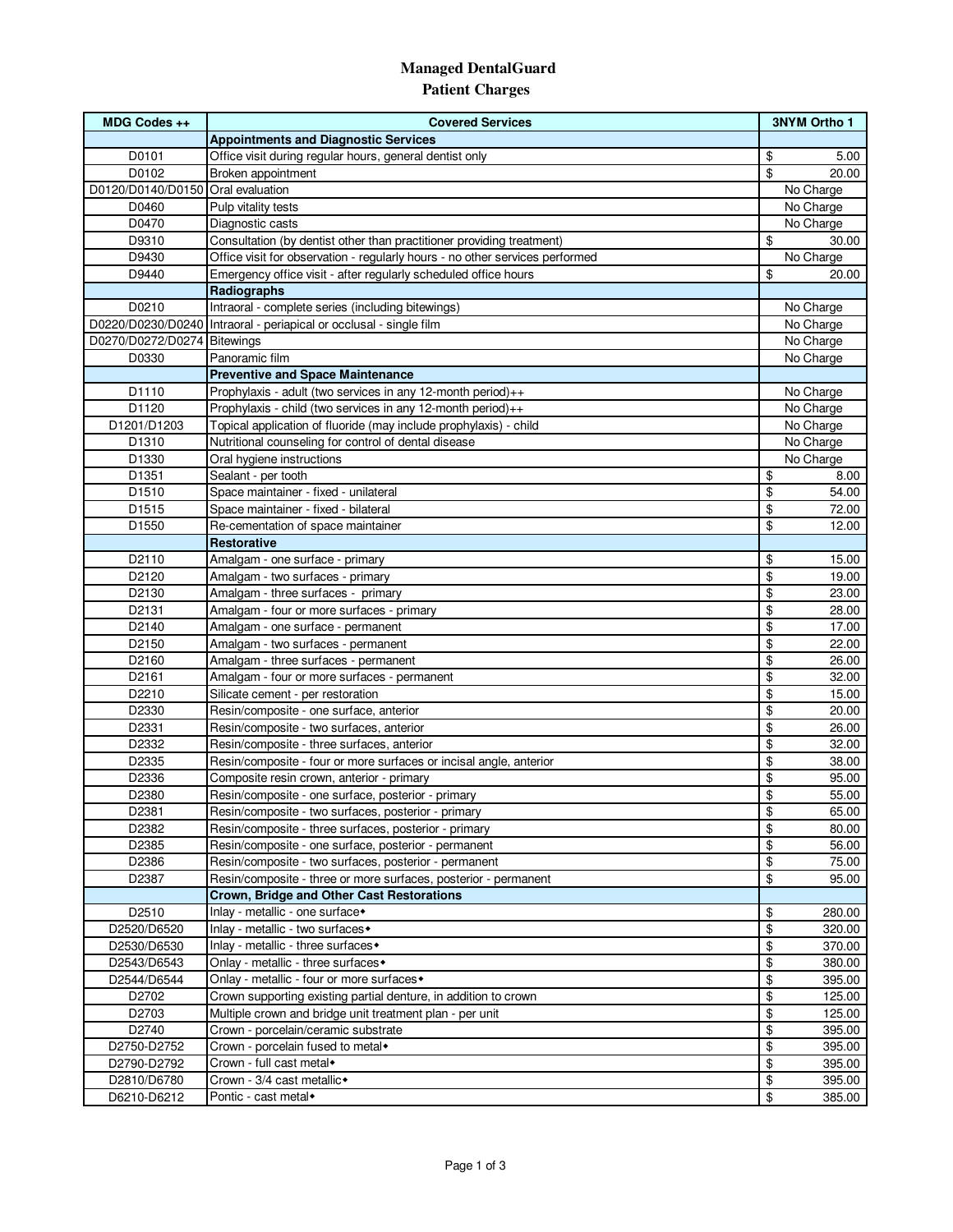#### **Managed DentalGuard Patient Charges**

| MDG Codes ++   | <b>Covered Services</b>                                                              | <b>3NYM Ortho 1</b> |        |
|----------------|--------------------------------------------------------------------------------------|---------------------|--------|
| D6240-D6242    | Pontic - porcelain fused to metal                                                    | \$                  | 385.00 |
| D6750-D6752    | Crown - abutment - porcelain fused to metal*                                         | \$                  | 395.00 |
| D6790-D6792    | Crown - abutment - full cast metal*                                                  | \$                  | 395.00 |
|                | <b>Other Restorative Services</b>                                                    |                     |        |
| D2910/D2920    | Recement inlay, crown, bridge                                                        | \$                  | 18.00  |
| D2930/D2931    | Prefabricated stainless steel crown                                                  | \$                  | 110.00 |
| D2932          | Prefabricated resin crown                                                            | \$                  | 135.00 |
| D2940          | Sedative filling                                                                     | \$                  | 17.00  |
| D2950/6973     | Core buildup, including any pins                                                     | \$                  | 100.00 |
| D2951          | Pin retention - per tooth, in addition to restoration                                | \$                  | 22.00  |
| D2952/D6970    | Cast post and core                                                                   | \$                  | 155.00 |
| D2954/D6972    | Prefabricated post and core                                                          | \$                  | 125.00 |
| D2960          | Labial veneer (laminate) - chairside                                                 | \$                  | 295.00 |
|                | <b>Endodontics</b>                                                                   |                     |        |
| D3110/D3120    | Pulp cap (excluding final restoration)                                               | \$                  | 10.00  |
| D3220          | Therapeutic pulpotomy (excluding final restoration)                                  | \$                  | 25.00  |
| D3310          | Root canal, anterior (excluding final restoration)                                   | \$                  | 120.00 |
| D3320          | Root canal, bicuspid (excluding final restoration)                                   | \$                  | 145.00 |
| D3330          | Root canal, molar (excluding final restoration)                                      | \$                  | 370.00 |
| D3346          | Root canal - retreatment - anterior                                                  | \$                  | 315.00 |
| D3347          | Root canal - retreatment - bicuspid                                                  | \$                  | 370.00 |
| D3348          | Root canal - retreatment - molar                                                     | \$                  | 445.00 |
| D3410          | Apicoectomy/periradicular surgery - anterior                                         | \$                  | 265.00 |
| D3421          | Apicoectomy/periradicular surgery - bicuspid - first root                            | \$                  | 300.00 |
| D3425          | Apicoectomy/periradicular surgery - molar - first root                               | \$                  | 350.00 |
| D3426          | Apicoectomy/periradicular surgery - each additional root                             | \$                  | 110.00 |
| D3430          | Retrograde filling - per root                                                        | \$                  | 80.00  |
|                | <b>Periodontics</b>                                                                  |                     |        |
| D4210          | Gingivectomy or gingivoplasty - per quadrant                                         | \$                  | 235.00 |
| D4211          | Gingivectomy or gingivoplasty - per tooth                                            | \$                  | 60.00  |
| D4240          | Gingival flap procedure, including root planing - per quadrant                       | \$                  | 275.00 |
| D4249          | Crown lengthening - hard tissue                                                      | \$                  | 275.00 |
| D4260          | Osseous surgery - including flap entry, closure - per quadrant - five to eight teeth | \$                  | 392.00 |
| D4261          | Osseous surgery - including flap entry, closure - per quadrant - one to four teeth   | \$                  | 235.00 |
| D4270          | Pedicle soft tissue graft procedure                                                  | \$                  | 290.00 |
| D4271          | Free soft tissue graft procedure (including donor site surgery)                      | \$                  | 298.00 |
| D4341          | Periodontal scaling and root planing - per quadrant                                  | \$                  | 40.00  |
| D4355          | Full mouth debridement to enable comprehensive evaluation and diagnosis              | \$                  | 24.00  |
| D4910          | Periodontal maintenance procedures (following active therapy)                        | \$                  | 22.00  |
| D4920          | Unscheduled dressing change (other than by treating dentist)                         | \$                  | 19.00  |
| D9951          | Occlusal adjustment - limited -per visit                                             | \$                  | 20.00  |
|                | <b>Prosthodontics (Removable)</b>                                                    |                     |        |
| D5110/D5120    | Complete denture (including routine post delivery care)                              | \$                  | 452.00 |
| D5130/D5140    | Immediate denture (including routine post delivery care)                             | \$                  | 492.00 |
| D5211          | Upper partial denture - resin base, including clasps, rests, teeth                   | \$                  | 381.00 |
| D5212          | Lower partial denture - resin base, including clasps, rests, teeth                   | \$                  | 443.00 |
| D5213/D5214    | Cast metal framework with resin base - including clasps, rests, teeth                | \$                  | 500.00 |
|                | <b>Repairs and Adjustments</b>                                                       |                     |        |
| D5410/11/21/22 | Denture adjustments                                                                  | \$                  | 25.00  |
| D5510          | Repair broken base, complete denture                                                 | \$                  | 50.00  |
| D5520/D5640    | Replace missing or broken teeth - per tooth                                          | \$                  | 45.00  |
| D5610          | Repair resin denture saddle or base                                                  | \$                  | 55.00  |
| D5630          | Repair or replace clasp                                                              | \$                  | 70.00  |
| D5650          | Add tooth to existing partial                                                        | \$                  | 65.00  |
| D5660          | Add clasp to existing partial                                                        | \$                  | 80.00  |
| D5710/11/20/21 | Rebase denture                                                                       | \$                  | 200.00 |
| D5730/31/40/41 | Reline dentures (chairside)                                                          | \$                  | 110.00 |
| D5750/51/60/61 | Reline dentures (laboratory)                                                         | \$                  | 150.00 |